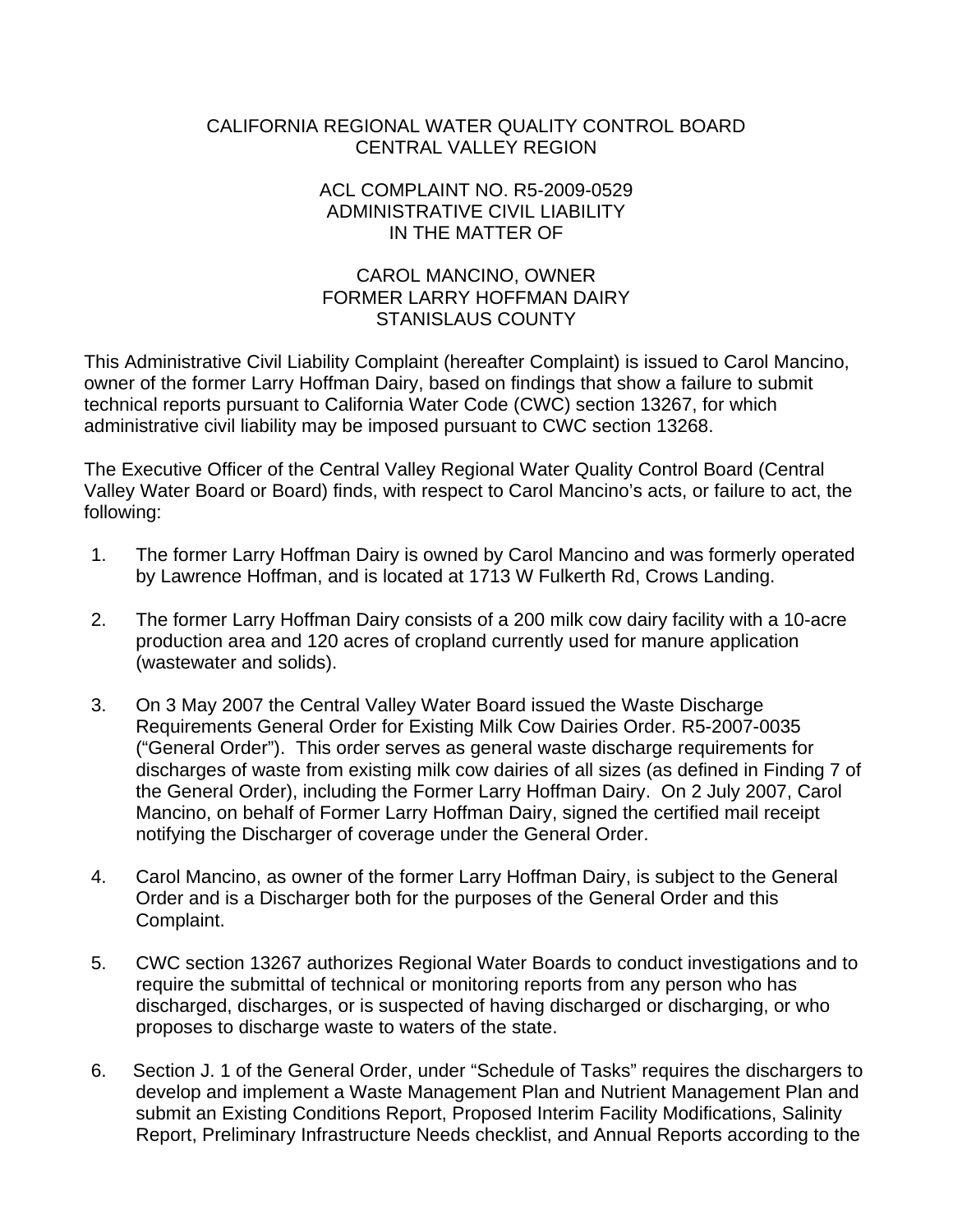> schedule in Table 1. Table 1 required the submittal of the following reports by 1 July 2008:

- Annual Report, per Monitoring and Reporting Program No. R5-2007-0035, including Annual Dairy Facility Assessment with proposed interim facility modifications considered to be implemented
- A Statement of Completion, in which the Discharger certifies that Items I.A.1, I.B, I.C, I.D, Item II, Item IV, and Item VI of the Nutrient Management Plan (NMP) have been completed and are available for review at the dairy;
- The following components of the Waste Management Plan: I.A, I.B, I.C, I.D, I.E, I.F.1a, I.F.2a, I.F.3, I.F.4, I.F.5 and Item V;
- An Identification of Backflow Problems Statement;
- Proposed Interim Facility Modifications as Necessary to Improve Storage Capacity, which details modifications that can be completed within the next 12 months to increase storage capacity, with a schedule to implement the proposed modifications within 12 months; and
- Proposed Interim Facility Modifications as Necessary to Balance Nitrogen, which details modifications that can be completed within the next 12 months to balance the nitrogen generated at the dairy with nitrogen removed by crops and exported, with a schedule to implement the proposed modification within 12 months.

The General Order required the Discharger to submit these these reports pursuant to CWC section 13267.

- 7. Section J. 1 of the General Order, under "Schedule of Tasks" requires the dischargers to develop and implement a Waste Management Plan and Nutrient Management Plan and submit an Existing Conditions Report, Proposed Interim Facility Modifications, Salinity Report, Preliminary Infrastructure Needs checklist, and Annual Reports according to the schedule in Table 1. Table 1 required the submittal of the following reports by 31 December 2008:
	- A Statement of Completion, in which the Discharger certifies that Item V (Field Risk Assessment) of the Nutrient Management Plan, which evaluates the effectiveness of management practices to control waste discharges from land application areas, has been completed and is available for review at the Dairy; and
	- A Preliminary Infrastructure Needs Checklist, which consists of identification and documentation of infrastructure changes that will be needed to properly manage wastes at the facility.

The General Order required the Discharger to submit these these reports pursuant to CWC section 13267.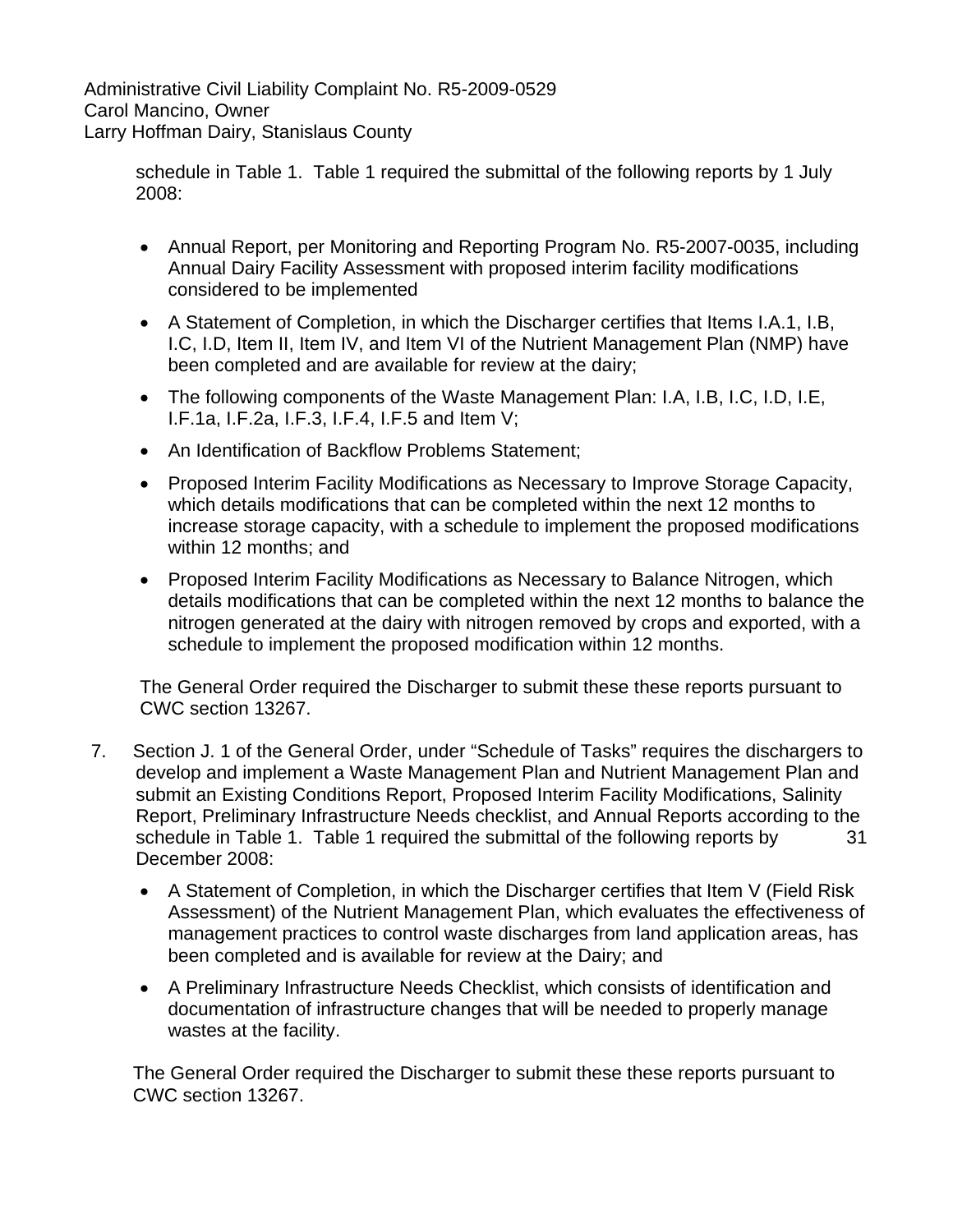- 8. On 8 August 2008, the Central Valley Water Board issued, via certified mail, a letter reminding the former Larry Hoffman Dairy of the requirement to submit an Annual Report and all the elements listed in Finding 6. The certified mail receipt was signed as received by Carol Mancino on 15 August 2008.
- 9. On 9 March 2009, the Central Valley Water Board issued, via certified mail, a letter reminding the former Larry Hoffman Dairy of the requirement to submit the Preliminary Infrastructure Needs Checklist and the Statement of Completion, as per Finding 7. The certified mail receipt was signed as received by Steve Mancino on 11 March 2009. A second certified letter was signed as received by Sharon Hoffman on 11 March 2009.
- 10. Board staff checked the compliance tracking system and case files and it was verified that the Central Valley Water Board has not yet received the missing technical reports from the former Larry Hoffman Dairy.

## **VIOLATIONS**

- 11. The technical reports that were due by 1 July 2008, described in Finding 6, have not been submitted. As of 15 May 2009, these technical reports are 319 days past due.
- 12. The technical reports that were due by 31 December 2008, described in Finding 7, have not been submitted. As of 15 May 2009, these technical reports are 135 days past due.

## **REGULATORY CONSIDERATIONS**

13. CWC section 13323(a) states;

Any executive officer of a regional board may issue a complaint to any person on whom administrative civil liability may be imposed pursuant to this article. The complaint shall allege the act or failure to act that constitutes a violation of law, the provision of law authorizing civil liability to be imposed pursuant to this article, and the proposed civil liability.

14. CWC section 13267 (b) states, in relevant part:

In conducting an investigation specified in subdivision (a), the regional board may require that any person who has discharged, discharges, or is suspected of having discharged or discharging, or who proposes to discharge waste within its region…, shall furnish, under penalty of perjury, technical or monitoring program reports which the regional board requires. The burden, including costs, of these reports shall bear a reasonable relationship to the need for the report and the benefits to be obtained from the reports. In requiring those reports, the regional board shall provide the person with a written explanation with regard to the need for the reports, and shall identify the evidence that supports requiring that person to provide the reports.

15. CWC section 13268 (a) states: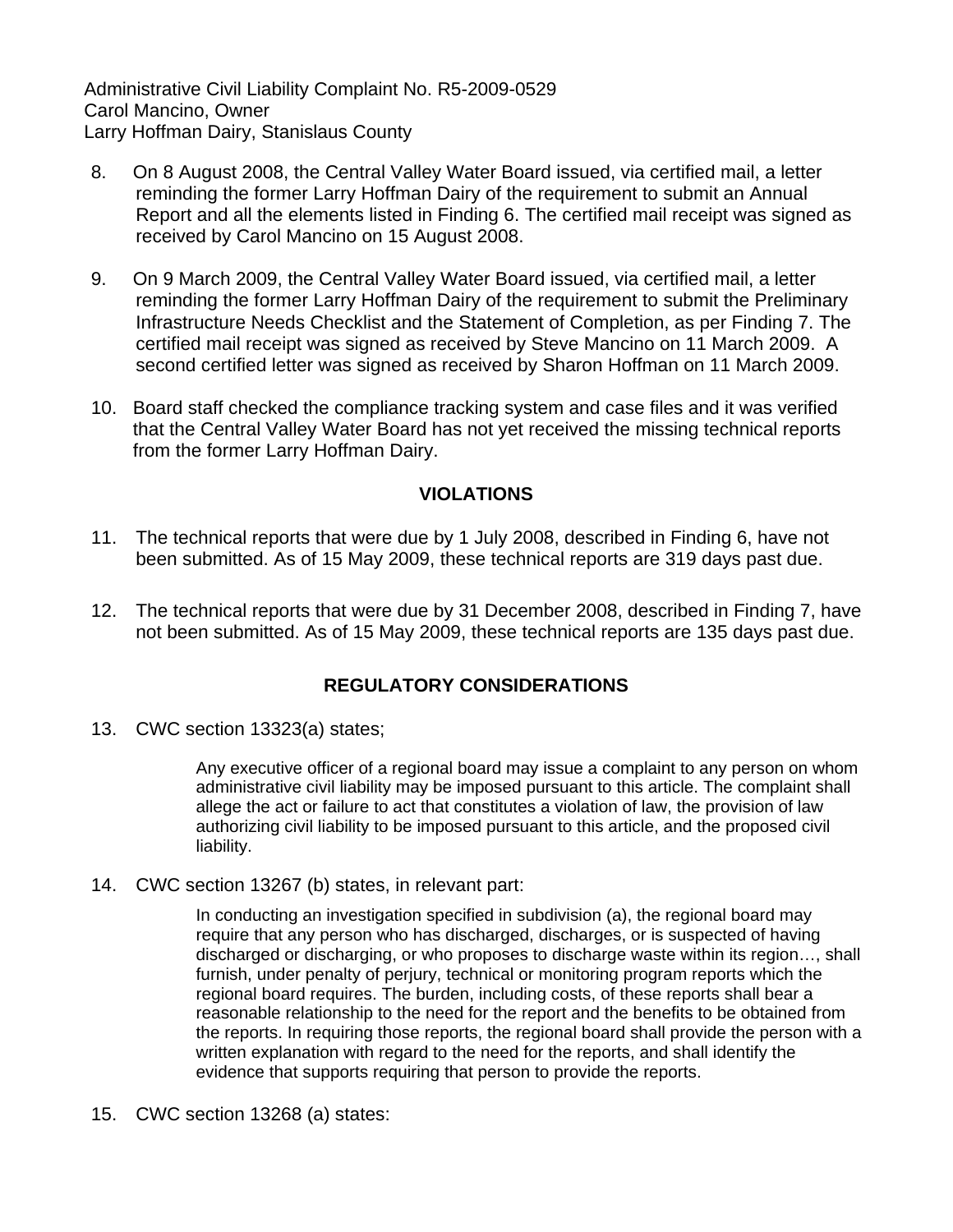> Any person failing or refusing to furnish technical or monitoring program reports as required by subdivision (b) of section 13267 … is guilty of a misdemeanor and may be liable civilly in accordance with subdivision (b).

16. CWC section 13268(b)(1) states:

Civil liability may be administratively imposed by a regional board in accordance with Article 2.5 (commencing with section 13323) or Chapter 5 for a violation of subdivision (a) in an amount which shall not exceed one thousand dollars (\$1000) for each day in which the violation occurs.

17. CWC section 13327 states, in relevant part:

In determining the amount of civil liability, the regional board, and the state board upon review of any order pursuant to Section 13320, shall take into consideration the nature, circumstance, extent, and gravity of the violation or violations, whether the discharge is susceptible to cleanup or abatement, the degree of toxicity of the discharge, and, with respect to the violator, the ability to pay, the effect on ability to continue in business, any voluntary cleanup efforts undertaken, any prior history of violations, the degree of culpability, economic benefit or savings, if any, resulting from the violation, and other matters as justice may require.

- 18. The technical reports that were due by 1 July 2008, described in Finding 6, are 319 days past due. The maximum liability under CWC section 13268(b)(1) for the nonsubmittal of these technical reports, is \$1,000 per day late, for a total of three hundred and nineteen thousand dollars (\$319,000).
- 19. The technical reports that were due by 31 December 2008, described in Finding 7, are 135 days past due. The maximum liability under CWC section 13268(b)(1) for the nonsubmittal of these technical reports is \$1,000 per day late, for a total of one hundred and thirty five thousand dollars (\$135,000).
- 20. The total maximum liability for the non-submittal of reports described in Findings 6 and 7 is four hundred and fifty-four thousand dollars (\$454,000).
- 21. The Executive Officer has considered the nature, circumstances, extent, and gravity of Carol Mancino's failure to submit technical reports on behalf of the former Larry Hoffman Dairy as required, the Discharger's ability to pay the proposed civil liability, the effect of the proposed civil liability on the Discharger's ability to continue in business, any history of violations, the degree of culpability, economic benefit or savings, if any, resulting from the failure to submit the technical report required, and other matters as justice may require, including the staff time required to prepare this Complaint.
- 22. Central Valley Water Board staff spent a total of 5 hours preparing this Complaint. The total cost for staff time is \$675 based on a rate of \$135 per hour.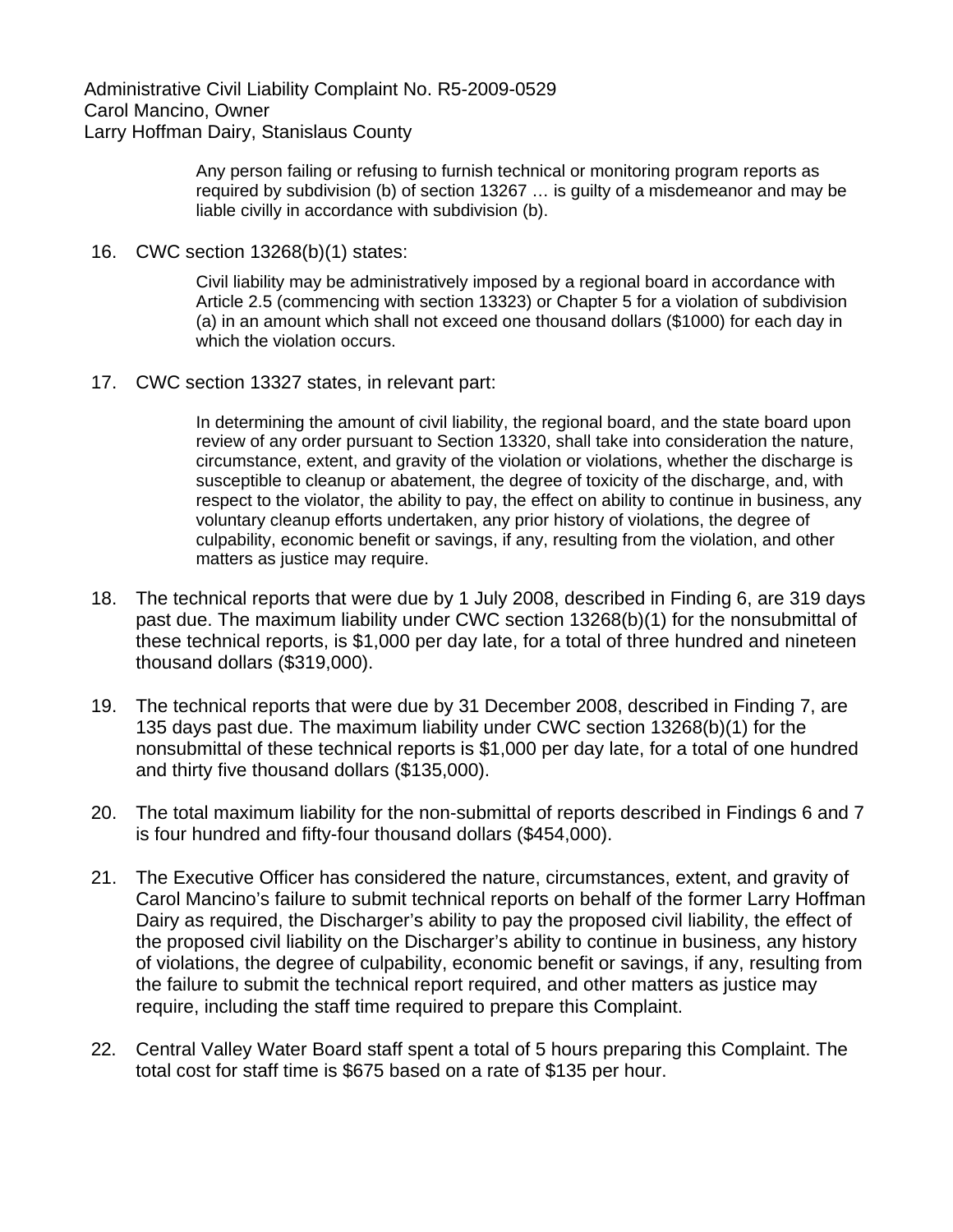# **CAROL MANCINO IS HEREBY GIVEN NOTICE THAT:**

- 1. The Executive Officer of the Central Valley Water Board proposes that Carol Mancino be assessed an administrative civil liability in the amount of **two thousand dollars (\$2,000)**. The amount of the proposed liability is based upon a review of the factors cited in CWC section 13327, as well as the State Water Resources Control Board's Water Quality Enforcement Policy, and includes consideration of the economic benefit or savings resulting from the violations.
- 2. A hearing on this matter will be conducted at the Central Valley Water Board meeting scheduled on **13/14 August 2009,** unless Carol Mancino does either of the following by **15 June 2009**:
	- i. Waives the hearing by completing the attached form (checking off the box next to item #4) and returning it to the Central Valley Water Board, along with payment for the proposed civil liability of **two thousand dollars (\$2,000);** or
	- ii. Agrees to enter into settlement discussions with the Central Valley Water Boards and requests that any hearing on the matter be delayed by signing the enclosed waiver (checking off the box next to item #5) and returning it to the Central Valley Water Board along with a letter describing the issues to be discussed.
- 3. If a hearing on this matter is conducted, the Central Valley Water Board will consider whether to affirm, reject, or modify the proposed Administrative Civil Liability, which may include raising the monetary value of the civil liablity, or whether to refer the matter to the Attorney General for recovery of judicial civil liability.

original signed by PAMELA C. CREEDON, Executive Officer

 $\overline{\phantom{a}}$  , which is a set of the set of the set of the set of the set of the set of the set of the set of the set of the set of the set of the set of the set of the set of the set of the set of the set of the set of th (15 May 2009)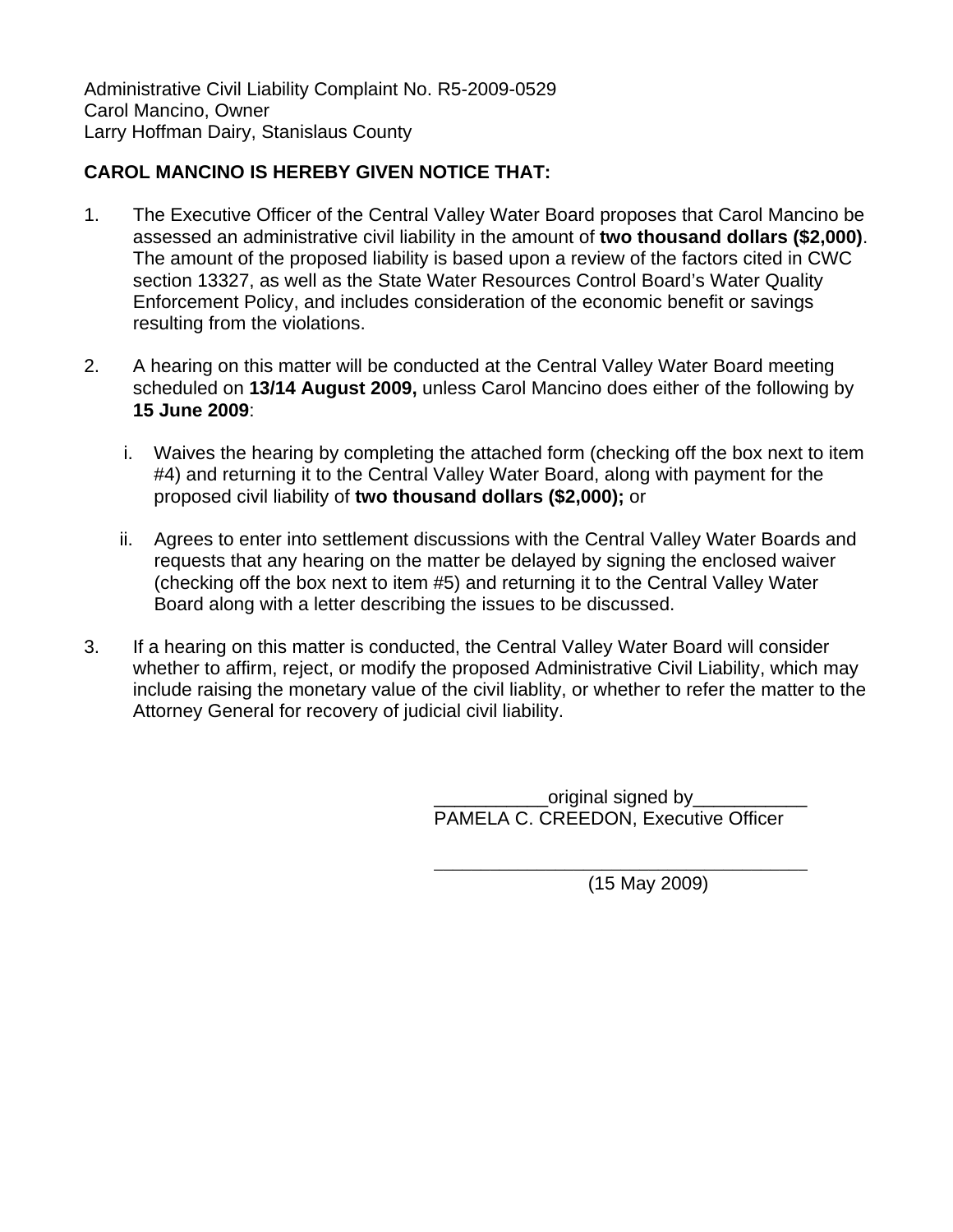Central Valley Regional Water Quality Control Board

## PROPOSED DRAFT HEARING PROCEDURE FOR ADMINISTRATIVE CIVIL LIABILITY COMPLAINT R5-2009-0529

## ISSUED TO CAROL MANCINO, OWNER FORMER LARRY HOFFMAN DAIRY STANISLAUS COUNTY

## SCHEDULED FOR 13/14 AUGUST 2009

PLEASE READ THIS HEARING PROCEDURE CAREFULLY. FAILURE TO COMPLY WITH THE DEADLINES AND OTHER REQUIREMENTS CONTAINED HEREIN MAY RESULT IN THE EXCLUSION OF YOUR DOCUMENTS AND/OR TESTIMONY.

## **Background**

The Executive Officer has issued an Administrative Civil Liability (ACL) Complaint pursuant to California Water Code (CWC) section 13323 to Carol Mancino (Discharger), alleging that she has violated CWC section 13267 by failing to file technical reports required by Waste Discharge Requirements General Order for Existing Milk Cow Dairies, Order R5- 2007-0035. The Complaint proposes that an administrative civil liability in the amount of two thousand dollars (\$2,000) be imposed. A hearing is currently scheduled to be held before the Central Valley Water Board during its 13/14 August 2009 meeting.

## **Purpose of Hearing**

The purpose of the hearing is to consider relevant evidence and testimony regarding the ACL Complaint. At the hearing, the Central Valley Water Board will consider whether to issue an administrative civil liability order assessing the proposed liability, or a higher or lower amount, or reject the proposed liability. The public hearing on 13/14 August 2009 will commence at 8:30 a.m. or as soon thereafter as practical, or as announced in the Central Valley Water Board meeting agenda. The meeting will be held at

11020 Sun Center Drive, Suite 200, Rancho Cordova, California. An agenda for the meeting will be issued at least ten days before the meeting and posted on the Central Valley Water Board's web page at:

http://www.waterboards.ca.gov/centralvalley/board\_info/meetings.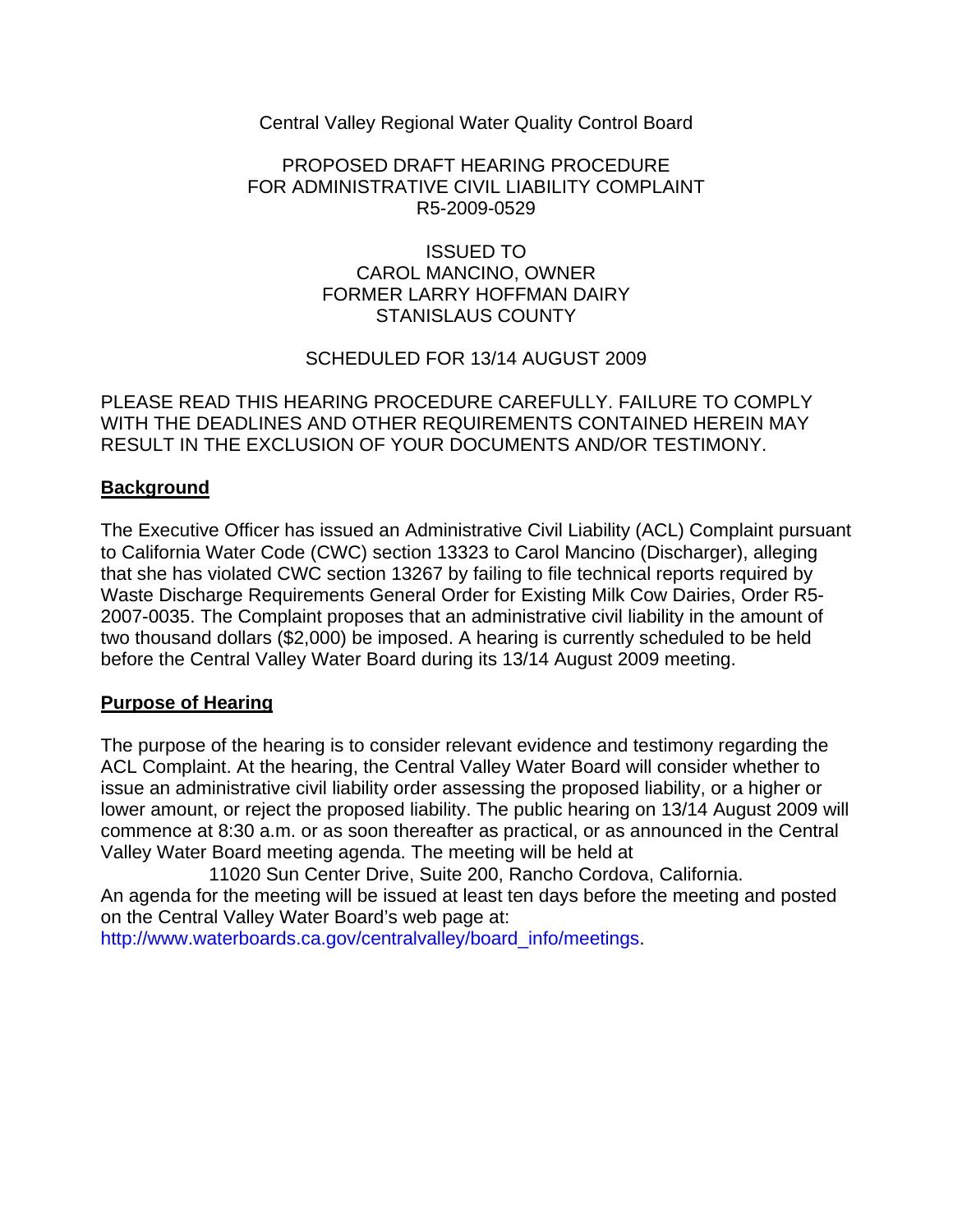# **Hearing Procedures**

The hearing will be conducted in accordance with this Hearing Procedure. This proposed draft version of the Hearing Procedure has been prepared by the Prosecution Team, and is subject to revision and approval by the Central Valley Water Board's Advisory Team. A copy of the general procedures governing adjudicatory hearings before the Central Valley Water Board may be found at California Code of Regulations, title 23, section 648 et seq., and is available at http://www.waterboards.ca.gov or upon request. In accordance with Section 648, subdivision (d), any procedure not provided by this Hearing Procedure is deemed waived. Except as provided in Section 648 and herein, subdivision (b), Chapter 5 of the Administrative Procedures Act (commencing with Gov't Code § 11500) does not apply to this hearing.

THE PROCEDURES AND DEADLINES HEREIN MAY BE AMENDED BY THE ADVISORY TEAM IN ITS DISCRETION. **ANY OBJECTIONS TO THE HEARING PROCEDURE MUST BE RECEIVED BY THE CENTRAL VALLEY WATER BOARD'S ADVISORY TEAM NO LATER THAN 26 MAY 2009, OR THEY WILL BE WAIVED.** THESE DRAFT HEARING PROCEDURES WILL BECOME FINAL AT 5:00 P.M. ON **26 MAY 2009** IF NO PARTY SUBMITS TIMELY OBJECTION(S), OR AS OTHERWISE DIRECTED BY THE ADVISORY TEAM. FAILURE TO COMPLY WITH THE DEADLINES AND REQUIREMENTS CONTAINED HEREIN MAY RESULT IN THE EXCLUSION OF DOCUMENTS AND/OR TESTIMONY.

# **Hearing Participants**

Participants in this proceeding are designated as either "parties" or "interested persons." Designated parties to the hearing may present evidence and cross-examine witnesses and are subject to cross-examination. Interested persons may present non-evidentiary policy statements, but may not cross-examine witnesses and are not subject to crossexamination. Interested persons generally may not present evidence (e.g., photographs, eye-witness testimony, monitoring data). Both designated parties and interested persons may be asked to respond to clarifying questions from the Central Valley Water Board, staff or others, at the discretion of the Central Valley Water Board.

The following participants are hereby designated as parties in this proceeding:

- 1. Central Valley Water Board Prosecution Team
- 2. Carol Mancino, referred to as the Discharger

# **Requesting Designated Party Status**

Persons who wish to participate in the hearing as a designated party must request party status by submitting a request in writing (with copies to the existing designated parties) so that it is received no later than 5 p.m. on **1 June 2009** to Lori Okun (contact information listed below). The request shall include an explanation of the basis for status as a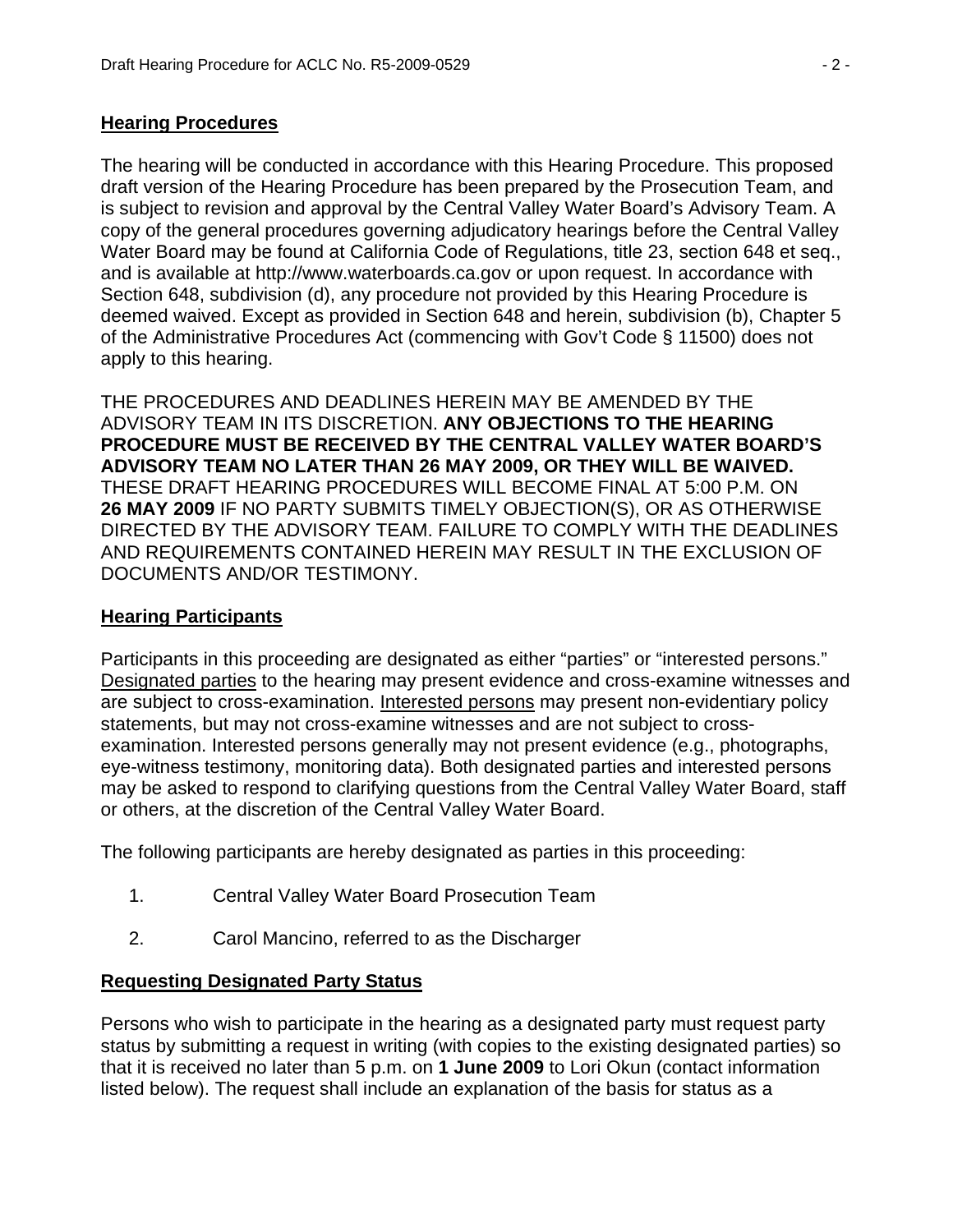designated party (i.e., how the issues to be addressed in the hearing and the potential actions by the Central Valley Water Board affect the person), the information required of designated parties as provided below, and a statement explaining why the party or parties designated above do not adequately represent the person's interest. Any opposition to the request must be received by the Advisory Team, the person requesting party status, and all other parties by 5 p.m. on **5 June 2009**. The parties will be notified by 5 p.m. on **9 June 2009** whether the request has been granted or denied.

#### **Primary Contacts**

#### **Advisory Team:**

Ken Landau, Assistant Executive Officer 11020 Sun Center Drive, Suite 200 Rancho Cordova, CA 95670 Phone: (916) 464-4726; fax: (916) 464-4758 klandau@waterboards.ca.gov

Lori Okun, Senior Staff Counsel State Water Resources Control Board, Office of Chief Counsel 1001 I Street Sacramento, CA 95814 Phone: (916) 341-5165; fax: (916) 341-5199 lokun@waterboards.ca.gov

#### **Prosecution Team:**

Pamela Creedon, Executive Officer Joe Karkoski, Acting Assistant Executive Officer Rudy Schnagl, Environmental Program Manager Charlene Herbst, Senior Engineering Geologist Neena Moitoso, Sanitary Engineering Technician 11020 Sun Center Drive, Suite 200 Rancho Cordova, CA 95670 Phone: (916)464-4762 nmoitoso@waterboards.ca.gov

Patrick Pulupa, Staff Counsel State Water Resources Control Board, Office of Chief Counsel 1001 I Street Sacramento, CA 95814 Phone: (916) 341-5189; fax: (916) 341-5199 ppulupa@waterboards.ca.gov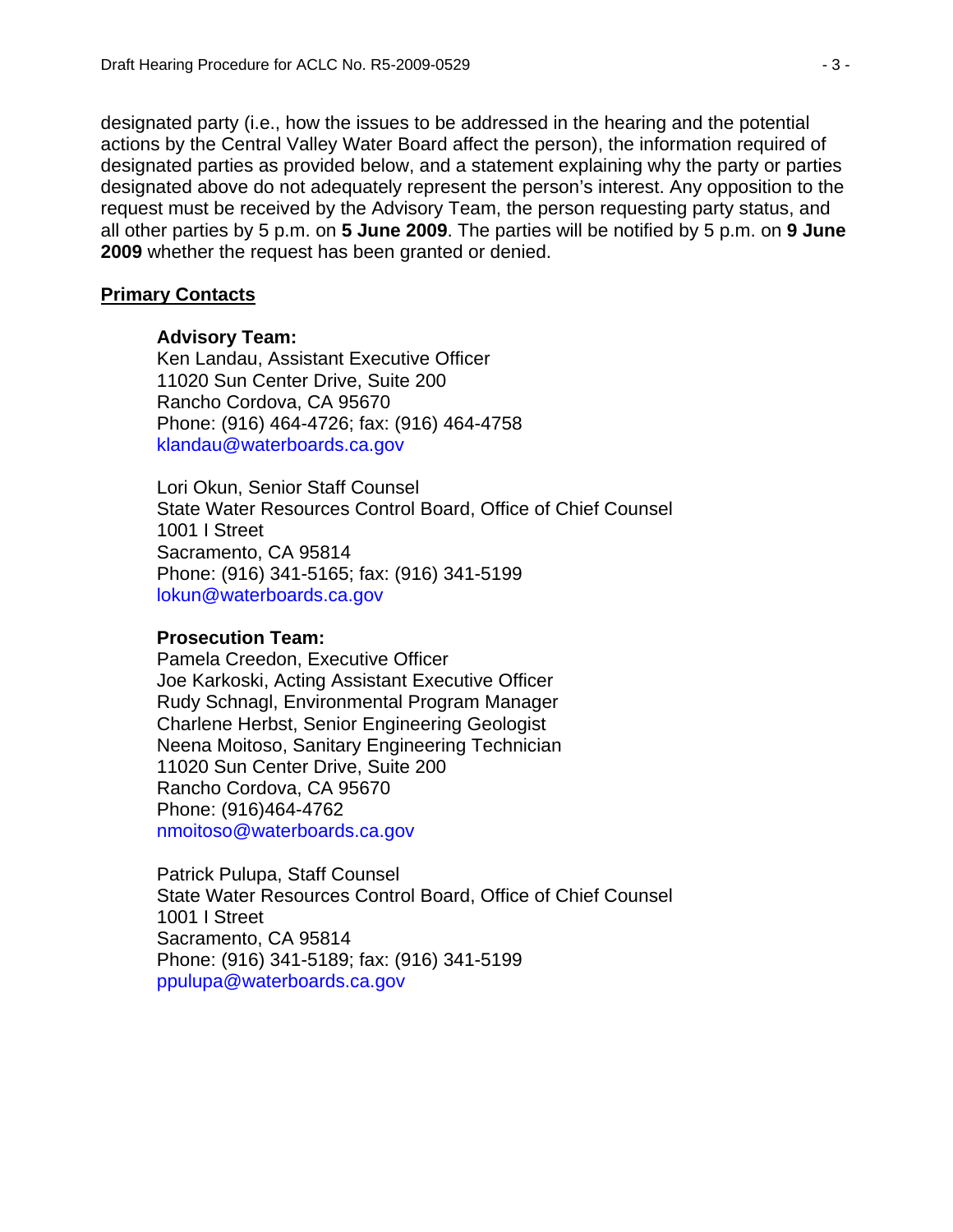#### **Discharger:**  Carol Mancino, Owner Former Larry Hoffman Dairy 1703 W Fulkerth Rd Crows Landing, CA 95313

## **Separation of Functions**

To help ensure the fairness and impartiality of this proceeding, the functions of those who will act in a prosecutorial role by presenting evidence for consideration by the Central Valley Water Board (Prosecution Team) have been separated from those who will provide advice to the Central Valley Water Board (Advisory Team). Members of the Advisory Team are: Ken Landau, Assistant Executive Officer; and Lori Okun, Senior Staff Counsel. Members of the Prosecution Team are: Pamela Creedon, Executive Officer; Joe Karkoski, Acting Assistant Executive Officer; Rudy Schnagl, Environmental Program Manager; Charlene Herbst, Senior Engineering Geologist; Neena Moitoso, Sanitary Engineering Technician; and Patrick Pulupa, Staff Counsel. Any members of the Advisory Team who normally supervise any members of the Prosecution Team are not acting as their supervisors in this proceeding, and vice versa. Members of the Prosecution Team have acted as advisors to the Central Valley Water Board in other, unrelated matters, but they are not advising the Central Valley Water Board in this proceeding. Members of the Prosecution Team have not had any ex parte communications with the members of the Central Valley Water Board or the Advisory Team regarding this proceeding.

# **Ex Parte Communications**

The designated parties and interested persons are forbidden from engaging in ex parte communications regarding this matter with members of the Advisory Team or members of the Central Valley Water Board. An ex parte contact is any written or verbal communication pertaining to the investigation, preparation or prosecution of the ACL Complaint between a member of a designated party or interested person on the one hand, and a Central Valley Water Board member or an Advisory Team member on the other hand, unless the communication is copied to all other designated parties (if written) or made in a manner open to all other designated parties (if verbal). Communications regarding non-controversial procedural matters are not ex parte contacts and are not restricted. Communications among one or more designated parties and interested persons themselves are not ex parte contacts.

## **Hearing Time Limits**

To ensure that all participants have an opportunity to participate in the hearing, the following time limits shall apply: each designated party shall have a combined 25 minutes to present evidence (including evidence presented by witnesses called by the designated party), cross-examine witnesses (if warranted), and provide a closing statement; and each interested person shall have 3 minutes to present a non-evidentiary policy statement. Participants with similar interests or comments are requested to make joint presentations,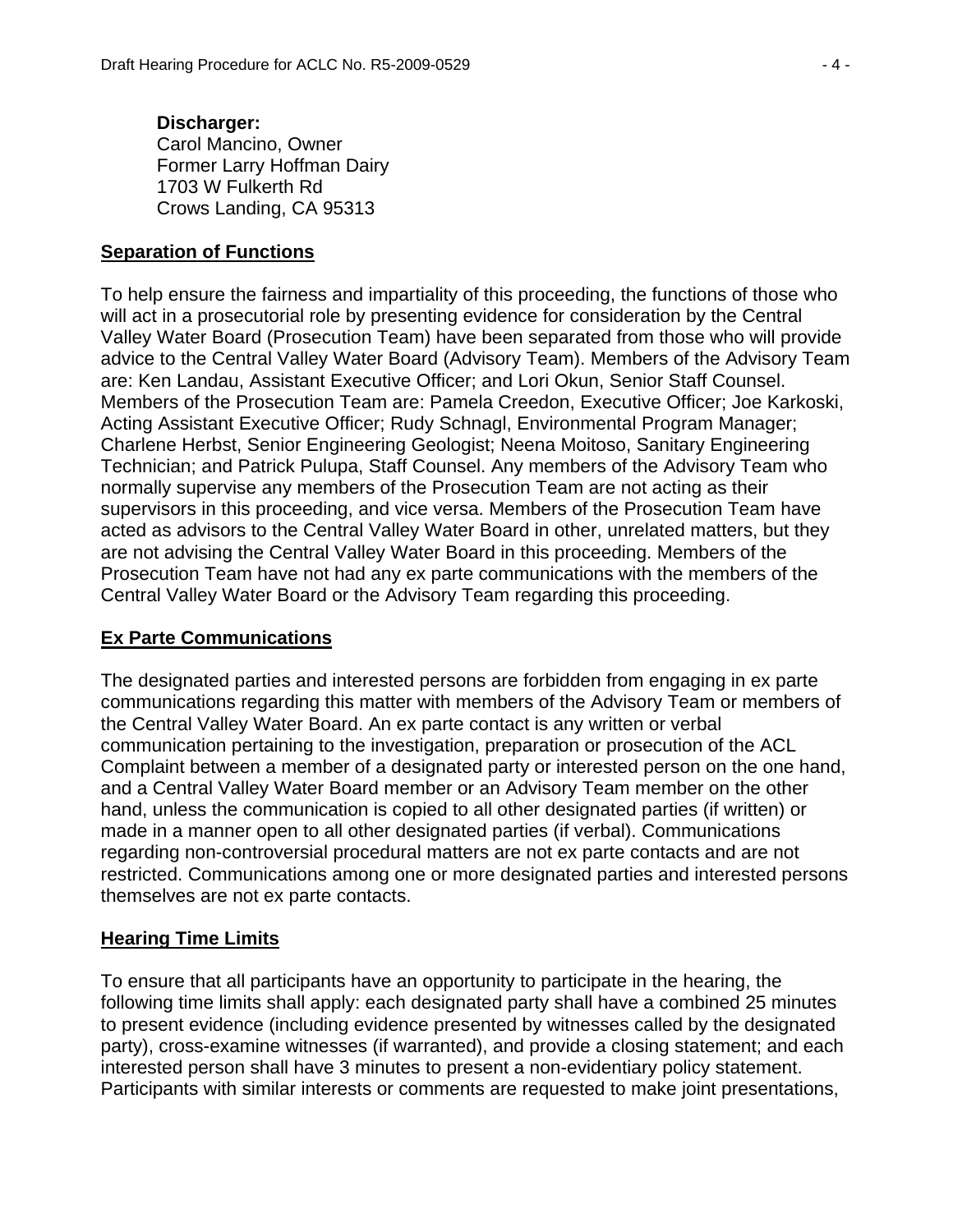and participants are requested to avoid redundant comments. Participants who would like additional time must submit their request to the Advisory Team so that it is received no later than ten days after all of the evidence has been received. Additional time may be provided at the discretion of the Advisory Team (prior to the hearing) or the Central Valley Water Board Chair (at the hearing) upon a showing that additional time is necessary.

# **Submission of Evidence and Policy Statements**

The following information must be submitted in advance of the hearing:

- 1. All evidence (other than witness testimony to be presented orally at the hearing) that the Designated Party would like the Central Valley Water Board to consider. Evidence and exhibits already in the public files of the Central Valley Board may be submitted by reference as long as the exhibits and their location are clearly identified in accordance with California Code of Regulations, title 23, section 648.3.
- 2. All legal and technical arguments or analysis.
- 3. The name of each witness, if any, whom the designated party intends to call at the hearing, the subject of each witness' proposed testimony, and the estimated time required by each witness to present direct testimony.
- 4. The qualifications of each expert witness, if any.

The evidence upon which the Complaint is based will have been entered into the administrative file at the time the Complaint is issued. However, the Prosecution Team may submit additional evidence into the administrative file until 5 p.m. on **5 June 2009**. The Board's Advisory Team, all other Designated Parties, and all Interested Parties will be notified if additional evidence is added to the file, and will be provided with copies of the additional evidence. Should the Prosecution Team require witnesses to provide direct testimony at the Hearing, the Prosecution Team will provide the Board's Advisory Team, all other Designated Parties, and all Interested Parties with the information contained in items 3 and 4, above, by 5 p.m. on **5 June 2009**.

The remaining designated parties shall submit 11 hard copies and one electronic copy of the information described in items 1 through 4 above to Ken Landau so that they are received no later than 5 p.m. on **19 June 2009**. In addition to the foregoing, each designated party shall send (1) one copy of the above information to each of the other designated parties by 5 p.m. on the deadline specified above. The Designated Parties should submit all rebuttal evidence to Ken Landau no later than 5 p.m. on **20 July 2009**, in order to allow all parties to consider all evidence prior to the hearing. "Rebuttal evidence" is limited to evidence that is offered to disprove or contradict evidence presented by an opposing party.

If the total amount of information submitted by any party is less than 15 pages, that party may submit the information by email, rather than in writing. In addition to the foregoing, each designated party shall send (1) one copy of the above information to each of the other designated parties by 5 p.m. on the deadline specified above.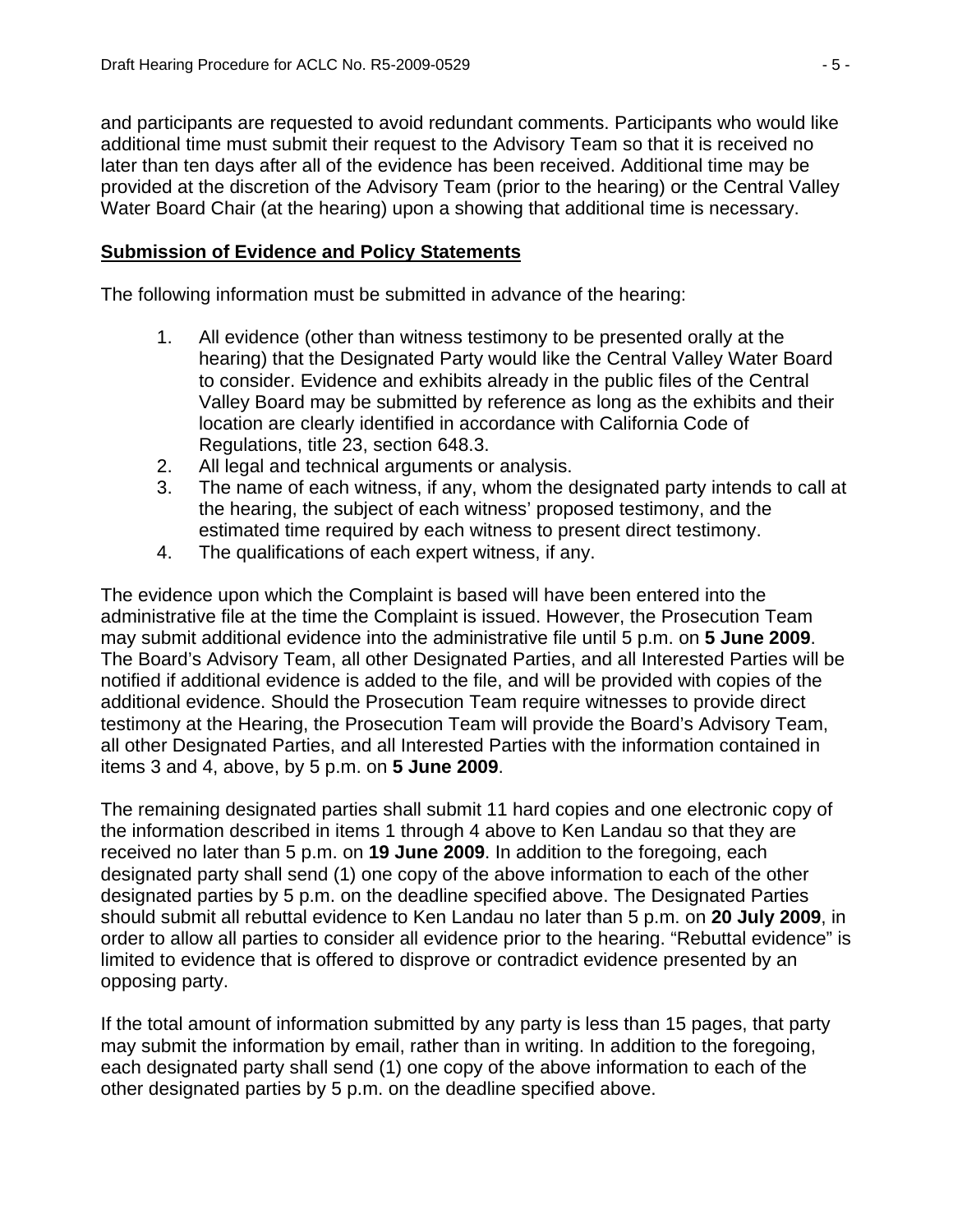Interested persons who would like to submit written non-evidentiary policy statements are encouraged to submit them to the Advisory Team as early as possible. Interested persons do not need to submit written comments in order to speak at the hearing.

In accordance with California Code of Regulations, title 23, section 648.4, the Central Valley Water Board endeavors to avoid surprise testimony or evidence. Absent a showing of good cause and lack of prejudice to the parties, the Central Valley Water Board may exclude evidence and testimony that is not submitted in accordance with this Hearing Procedure. Excluded evidence and testimony will not be considered by the Central Valley Water Board and will not be included in the administrative record for this proceeding. Power Point and other visual presentations may be used at the hearing, but their content may not exceed the scope of other submitted written material. Additionally, any witness who has submitted written testimony for the hearing shall appear at the hearing and affirm that the written testimony is true and correct, and shall be available for cross-examination.

# **Evidentiary Documents and File**

The Complaint and related evidentiary documents are on file and may be inspected or copied at the Central Valley Water Board office at 11020 Sun Center Drive, Suite 200, Rancho Cordova. This file shall be considered part of the official administrative record for this hearing. Other submittals received for this proceeding will be added to this file and will become a part of the administrative record absent a contrary ruling by the Central Valley Water Board's Chair. Many of these documents are also posted on-line at:

## http://www.waterboards.ca.gov/centralvalley/

Although the web page is updated regularly, to assure access to the latest information, you may contact Neena Moitoso at (916) 464-4710.

# **Questions**

Questions concerning this proceeding may be addressed to Lori Okun at (916) 341-5165.

# *IMPORTANT DEADLINES*

(Note: the Central Valley Water Board is required to provide a hearing within 90 days of issuance of the Complaint (CWC § 13323). The Advisory Team will generally adhere to this schedule unless the discharger submits a waiver and it is accepted.)

- 15 May 2009 Prosecution Team issues ACL Complaint to Discharger and Advisory Team, sends proposed Hearing Procedure to Discharger and Advisory Team, and publishes Public Notice.
- 26 May 2009 Objections due on proposed Hearing Procedure; Hearing Procedure becomes final if no Objections.
- 1 June 2009 Deadline for submission of request for designated party status.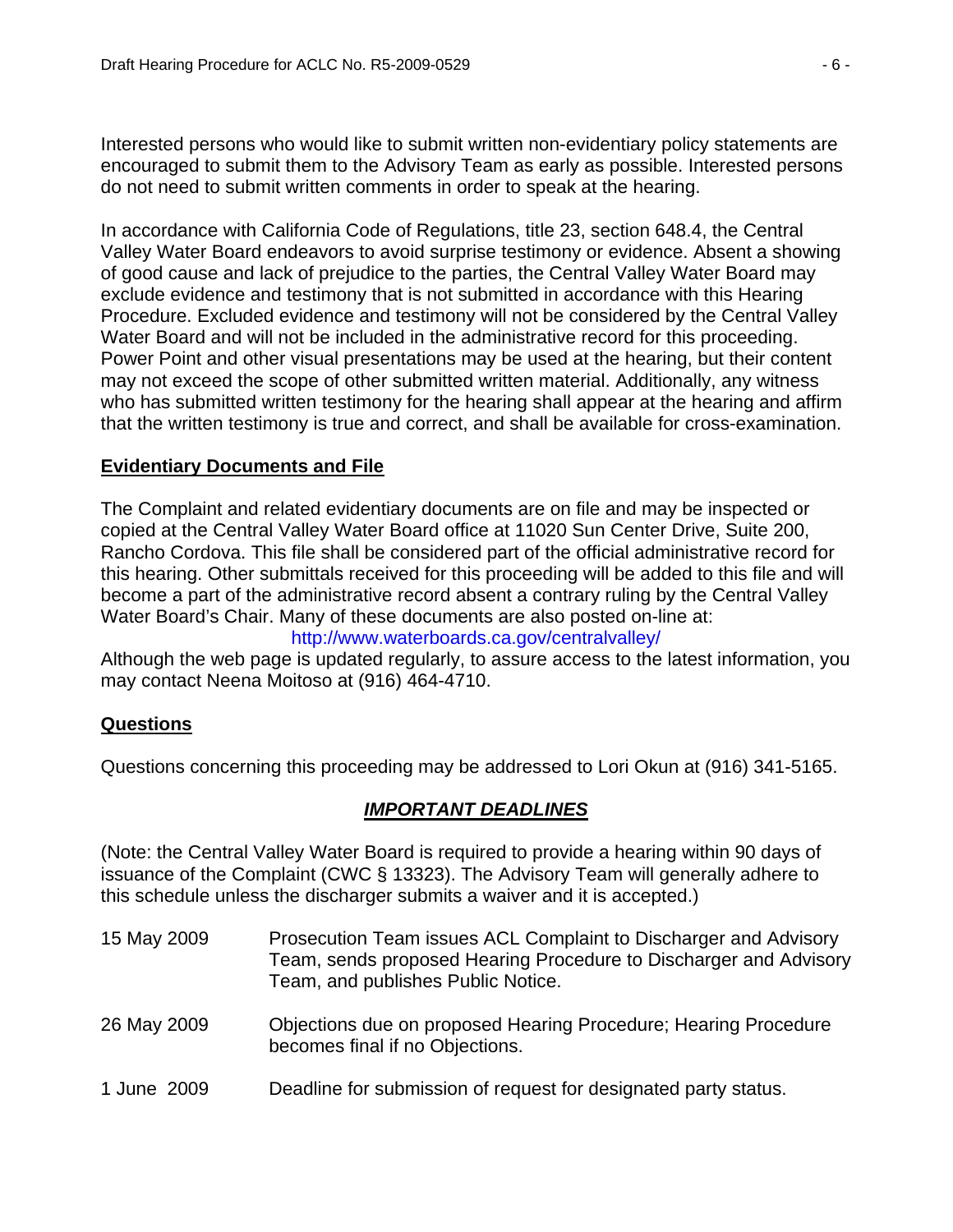| 5 June 2009  | Deadline for opposition to request for designated party status.                                                                                                   |
|--------------|-------------------------------------------------------------------------------------------------------------------------------------------------------------------|
| 5 June 2009  | Prosecution Team's deadline for submission of all information required<br>under "Evidence and Policy Statements," above.                                          |
| 9 June 2009  | Advisory Team issues decision on requests for designated party<br>status, if any.                                                                                 |
| 15 June 2009 | Discharger's deadline for submitting signed form to waive right to<br>hearing within 90 days.                                                                     |
| 19 June 2009 | Remaining Designated Parties' (including the Discharger) Deadline for<br>submission of all information required under "Evidence and Policy<br>Statements," above. |
| 20 July 2009 | All Designated Parties' should submit all rebuttal evidence (if any) and<br>evidentiary objections by this date.                                                  |
|              |                                                                                                                                                                   |

13/14 August 2009 Hearing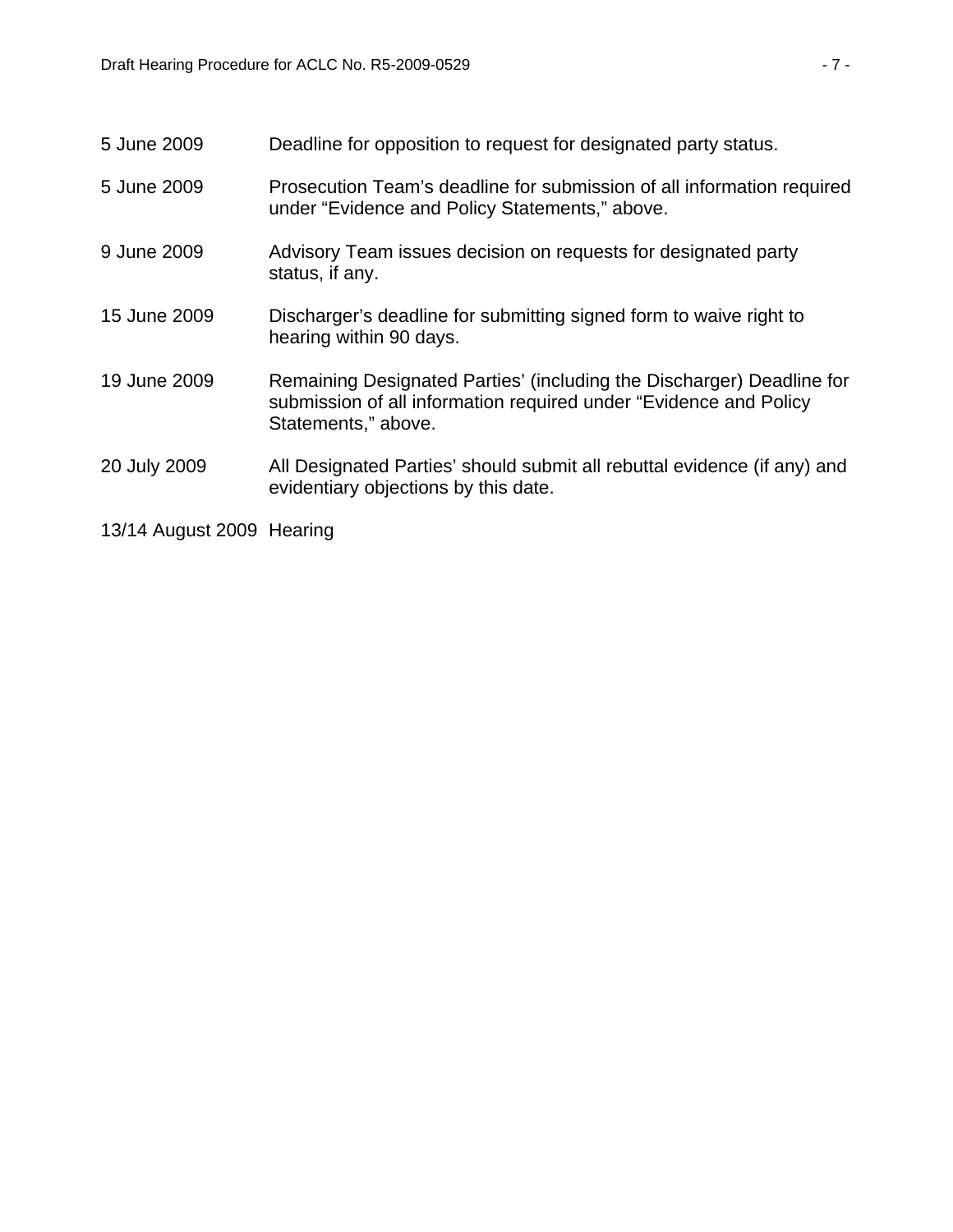#### **WAIVER OF 90-DAY HEARING REQUIREMENT FOR ADMINISTRATIVE CIVIL LIABILITY COMPLAINT**

By signing this waiver, I affirm and acknowledge the following:

- 1. I am duly authorized to represent the Carol Mancino (hereinafter "Discharger") in connection with Administrative Civil Liability Complaint R5-2009-0529 (hereinafter the "Complaint");
- 2. I am informed that California Water Code section 13323, subdivision (b), states that, "a hearing before the regional board shall be conducted within 90 days after the party has been served" with the Complaint;
- 3. I hereby waive any right the Discharger may have to a hearing before the Central Valley Regional Water Quality Control Board (Central Valley Water Board) within ninety (90) days of service of the Complaint; and
- 4. □ *(Check here if the Discharger will waive the hearing requirement and will pay the fine)* 
	- a. I certify that the Discharger will remit payment for the proposed civil liability in the amount of **two thousand dollars (\$2,000)** by check, which will contain a reference to "ACL Complaint R5-2009-0529" and will be made payable to the "*State Water Resources Control Board Waste Discharge Permit Fund*." Payment must be received by the Central Valley Water Board by **15 June 2009** or this matter will be placed on the Central Valley Water Board's agenda for adoption at the **13/14 August 2009** Central Valley Water Board meeting.
	- b. I understand that payment of the above amount is not a substitute for compliance with applicable laws and that continuing violations of the type alleged in the Complaint may subject the Discharger to further enforcement, including additional civil liability.

*-or-*

- 5. □ *(Check here if the Discharger will waive the 90-day hearing requirement, but will not pay at the current time. The Central Valley Water Board must receive information from the Discharger indicating a controversy regarding the assessed penalty at the time this waiver*  is submitted, or the waiver may not be accepted.) I certify that the Discharger will promptly engage the Central Valley Water Board staff in discussions to resolve the outstanding violation(s). By checking this box, the Discharger is *not* waiving its right to a hearing on this matter. By checking this box, the Discharger requests that the Central Valley Water Board delay the hearing so that the Discharger and Central Valley Water Board staff can discuss settlement. It remains within the discretion of the Central Valley Water Board to agree to delay the hearing. A hearing on the matter may be held before the Central Valley Water Board if these discussions do not resolve the liability proposed in the Complaint. The Discharger agrees that this hearing may be held after the 90-day period referenced in California Water Code section 13323 has elapsed.
- 6. If a hearing on this matter is held, the Central Valley Water Board will consider whether to issue, reject, or modify the proposed Administrative Civil Liability Order, or whether to refer the matter to the Attorney General for recovery of judicial civil liability. Modification of the proposed Administrative Civil Liability Order may include increasing the dollar amount of the assessed civil liability.

(Print Name and Title)

(Signature)

(Date)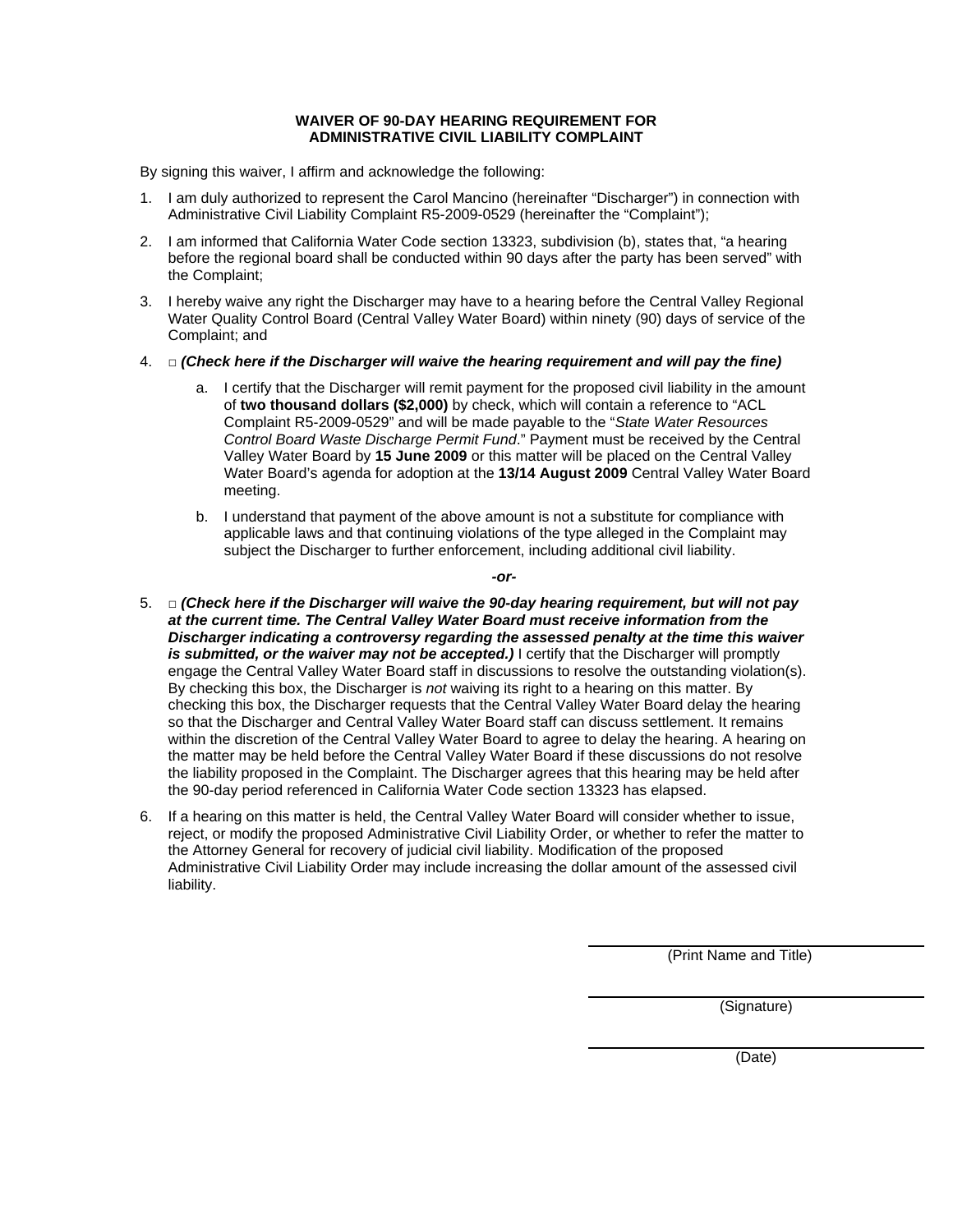

# **California Regional Water Quality Control Board**

**Central Valley Region Karl E. Longley, ScD, P.E., Chair**

**Sacramento Main Office** 11020 Sun Center Drive #200, Rancho Cordova, California 95670-6114 Phone (916) 464-3291 • FAX (916) 464-4645 http://www.waterboards.ca.gov/centralvalley



**Arnold Schwarzenegger** *Governor* 

15 May 2009

Carol Mancino Former Larry Hoffman Dairy 1907 W Fulkerth Rd Crows Landing, CA 95313

## **CERTIFIED MAIL 7007 0710 0004 3778 1420**

# *ADMINISTRATIVE CIVIL LIABILITY COMPLAINT NO. R5-2009-0529, CAROL MANCINO, OWNER, FORMER LARRY HOFFMAN DAIRY, STANISLAUS COUNTY*

Enclosed is an Administrative Civil Liability (ACL) Complaint, issued pursuant to California Water Code (CWC) section 13268, for violation of the Waste Discharge Requirements General Order for Existing Milk Cow Dairies, Order R5-2007-0035 (General Order). The Complaint charges Carol Mancino (hereafter Discharger) with civil liability in the amount of **two thousand dollars (\$2,000)** for failure to file required reports.

Pursuant to CWC section 13323, the Discharger may:

- Pay the assessed civil liability and waive its right to a hearing before the Central Valley Water Board by signing the enclosed waiver (checking off the box next to item #4) and submitting it to this office by **15 June 2009**, along with payment for the full amount;
- Agree to enter into settlement discussions with the Central Valley Water Board and request that any hearing on the matter be delayed by signing the enclosed waiver (checking off the box next to item #5) and submitting both the waiver and a letter describing the issues to be discussed to this office by **15 June 2009**; *or*
- Contest the Complaint and/or enter into settlement discussions with the Central Valley Water Board without signing the enclosed waiver.

If the Discharger chooses to sign the waiver and pay the assessed civil liability, this will be considered a tentative settlement of the violations in the Complaint. This settlement will be considered final pending a 30-day period, starting from the date of this Complaint, during which time interested parties may comment on this action by submitting information to this office, attention Neena Moitoso. Should the Central Valley Water Board receive new information or comments during this comment period, the Central Valley Water Board's Executive Officer may withdraw the complaint, return payment, and issue a new complaint. If the Central Valley Water Board does not hold a hearing on the matter, and if the terms of the final settlement are not significantly different from those proposed in the enclosed Complaint, then there will not be additional opportunities for public comment on the proposed settlement.

If the Central Valley Water Board does not receive a signed waiver within 30 days of the date of this Complaint (**by 15 June 2009**), then a hearing will be scheduled for the **13/14 August 2009**